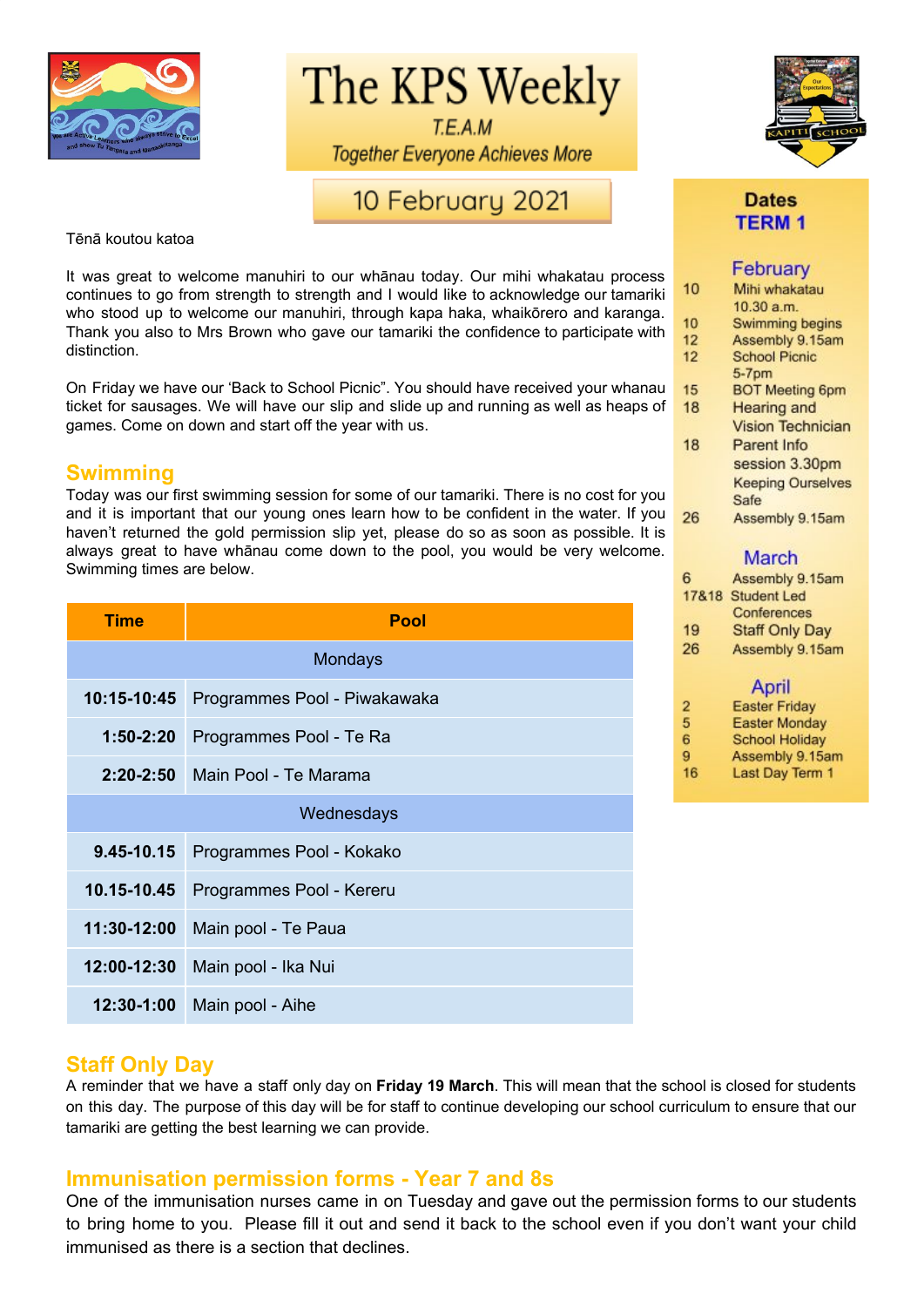# **Classroom Teachers Email Addresses**

Below are the email addresses for our classroom teachers:

[jillian.jenness@kapiti.school.nz](mailto:jillian.jenness@kapiti.school.nz) [deja.harrison@kapiti.school.nz](mailto:deja.harrison@kapiti.school.nz) [casey.hazelton@kapiti.school.nz](mailto:casey.hazelton@kapiti.school.nz) [tina.ainslie@kapiti.school.nz](mailto:tina.ainslie@kapiti.school.nz) [betty.brown@kapiti.school.nz](mailto:betty.brown@kapiti.school.nz) [pamela.slee@kapiti.school.nz](mailto:pamela.slee@kapiti.school.nz) [debby.fruean@kapiti.school.nz](mailto:debby.fruean@kapiti.school.nz) [liz.williamson@kapiti.school.nz](mailto:liz.williamson@kapiti.school.nz)

### **Reminder that Ordered Lunches are Wednesdays, Thursdays and Fridays**

Orders need to be in at the office by 9am on the day. You can get a price list from outside the school office.

| Week | <b>Assembly</b>  |
|------|------------------|
| 2    | <b>Te Marama</b> |
| 4    | <b>Kereru</b>    |
| 6    | Ika nui          |
| 8    | <b>Te Ra</b>     |
| 10   | <b>Te Paua</b>   |

# **Term One Assembly**

# **Hearing and Vision Technician Visit - 18 February**

Lyn will be coming to our school to

- screen our 5 year old new entrant students who have not previously had a B4 School Check
- screen new immigrants to New Zealand and other children not previously screened
- All Year 7 students vision plus some Year 8s who were absent on testing day last year

If you have a new concern about your child's hearing or vision please let Carol know and she will make sure they are screened on the day.

#### Year 7 Vision Screening - Information for parents

Regional Public Health provides a vision screening programme for all Year 7 students.

- . Vision pupils will be advised of results at the time of screening. If further assessment is recommended you will be notified by mail.
- . Children who wear glasses and/or are under professional care and have regular checks will not require a vision check from our service.

Non-consent - please notify your school if you do not want your child being screened.

This screening is not a full assessment of your child's vision. If you have any concerns, please see an optometrist.

# **General Consent Form for 2021**

This went out last Thursday. We would appreciate you getting this back to us asap so no one misses out on swimming. **Nga mihi nui**

**Brent McDowell Principal**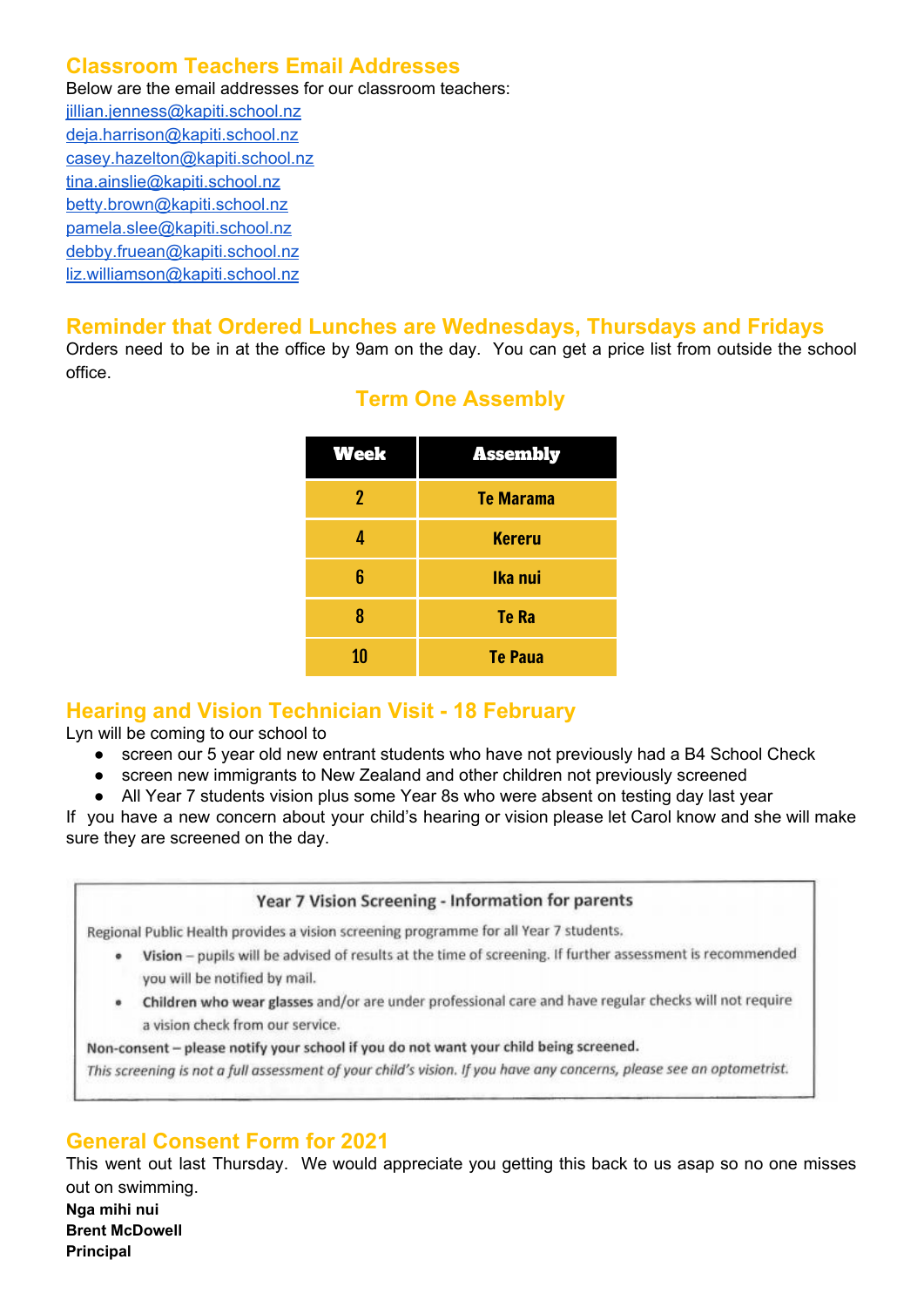**Have a look at our website: [www.kapiti.school.nz](http://www.kapiti.school.nz/)**

**You can request Board of Trustee minutes and information from Carol in our office: [admin@kapiti.school.nz](mailto:admin@kapiti.school.mz)**



# **Kapiti Primary School takes no responsibility for any notices which appear under the following sections**

# **COMMUNITY NEWS**

# **HELD AT KAPITI PRIMARY SCHOOL:**

sKids Kapiti specialises in delivering quality before school, after school and holiday programmes. We strive to create a fun and safe environment that our kids just love! Limited places for term 1 and we are now taking bookings for term 2. For more information please call Jools Da Silva on 021 0254 3249 or email jools@skids.co.nz

# **Seido Karate Kapiti**

Kids Class 7- 12 years Thursday 4.45 - 5.30 Beginners Class 12 years - adult Thursday 6pm - 7pm Kapiti Primary School Hall All welcome, any level of fitness or ability. A great family activity. Karate is a great way to challenge yourself both physically and mentally Call/text Karen: 021 1141958 [www.facebook.com/SeidoKarateKapiti](http://www.facebook.com/SeidoKarateKapiti) First three classes free.

# **OTHER COMMUNITY NOTICES:**

**XTERRA Wellington brings you NeXTGen.** The off road triathlon experience for young people on the very same course as some of the best athletes in the world. For ages 7-12 a brief water run, swim and dive, mountain bike and trail run means fast, fun action for all. We have two courses and they are designed to encourage everyone to be involved no matter your age or ability.

### **NeXTGen**

50m sea water smash, 5km Mountain Bike, with a flat out and back 1.6km run.

### **NeXTGen Ultra**

100m sea smash, 5km Mountain Bike, 2km Trail Run with a hill to keep them tough.

Don't fancy a whole Tri? Get your mates together and enter in the **NeXTGen Team event**. Or just come along and do the Swim, Mountain Bike or run.

### **Friday 12 February** Whareroa Beach Queen Elizabeth Park.

**4:00pm** a talk by some of our Pro Athletes. These guys will also present all athletes with their medals at the end of the race.

### **4:30pm** race start

**6pm** all wrapped up so the Adults can get ready to race tomorrow.

At XTERRA Wellington our key ethos is providing a safe environment so you can have fun. Nothing changes with our NeXTGen event. We have full water safety, MTB marshall support and a fully marshalled run course.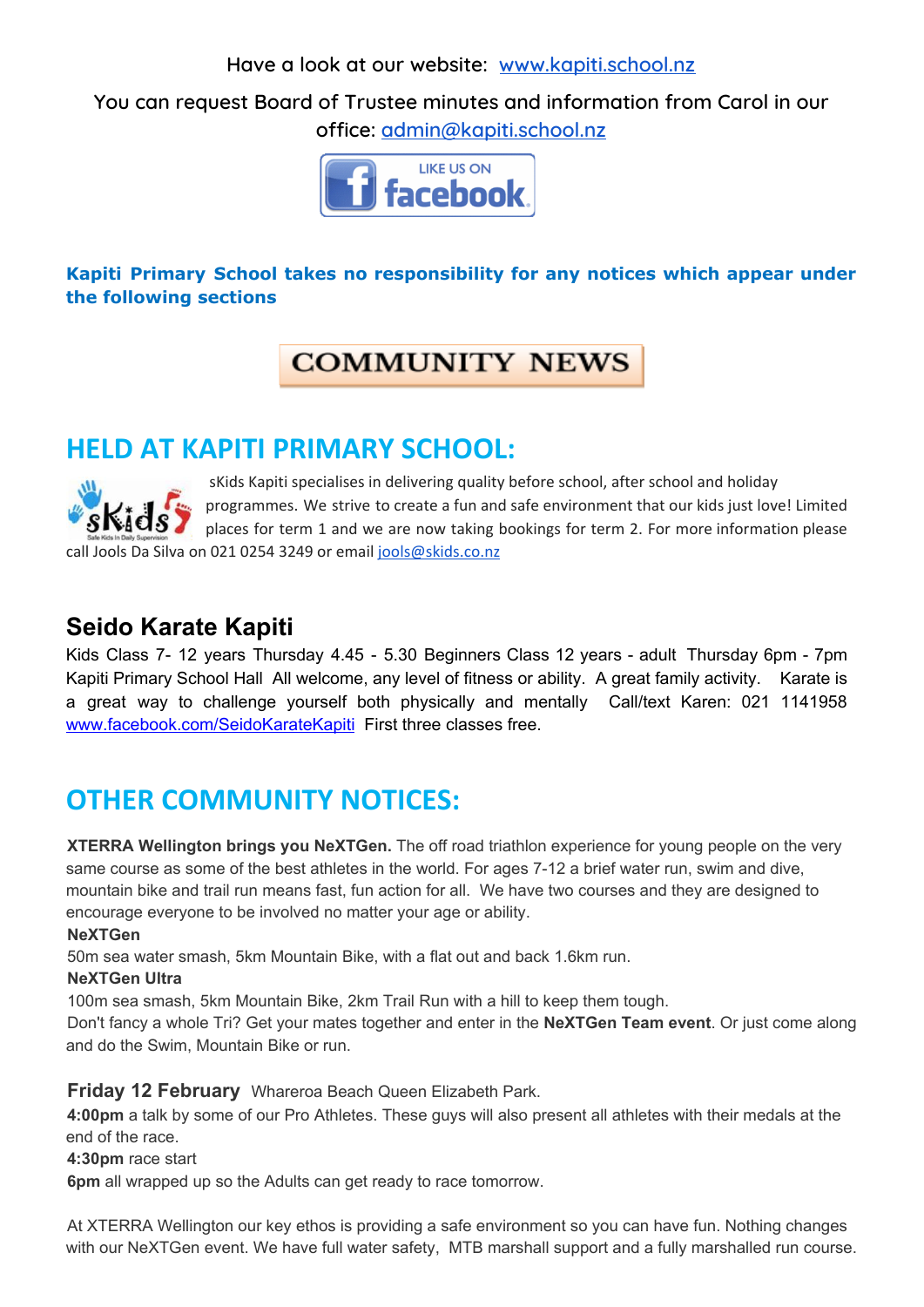All this under the watchful eye of our experienced event team.

Entry is by donation to Kāpiti Food Bank and donations can be given on the day. All entrants must enter online to be eligible to race but again you can do this right up to race day.

**All participants will receive a finishers medal, an official electronic time and XTERRA race bib.** Don't have a bike,trainers or goggles but want to be involved? No issue. Get in touch and we will see how we can help. Our Partners at the Paekakariki Bike Library are just around the corner and are super friendly and helpful. **What are you waiting for guys? Get entered and join us for the best and only NeXTGen Offroad Triathlon on the planet! Website link <https://events.onetime.sport/event/740>**

We love teaching kids at **Crawshaw Music School**. We provide high quality one-on-one private lessons from our new premises at 6a Sheffield Street (just off Te Roto Drive). We follow our student's interests while teaching important skills. All our teachers are experienced musicians in modern music and are skilled at communicating their knowledge," Book now before all our spaces are filled up, the first lesson is free. The instruments we currently offer: guitar, keyboards/piano, singing, drums, ukulele, bass, flute, band classes. Email aj@crawshawmusicschool.co.nz or Ph (04) 905 9317 to book a free trial lesson.

#### **Do you know anyone born overseas who wants to improve their English?** Talk to us now about classes. We offer …

- One-to-one help anywhere in Kapiti (1-2 hours a week)
- Classes in Paraparaumu (2 hours a week)
- Speaking, Listening, Reading, Writing
- All levels (beginners to advanced)

Our tuition is …

- For new arrivals and also those who have lived in New Zealand for years
- FREE for permanent residents (for other visa holders charges apply)

To contact **English Language Partners** phone 0800 NEW KIWI or 0800 639 5494 [horowhenua-kapiti@englishlanguage.org.nz](mailto:horowhenua-kapiti@englishlanguage.org.nz)

Kia ora all! :) Experienced singing/performance teacher available for individual lessons. 35min \$35 60min \$50. Casual for fun or competitive training, great for confidence/self esteem/personal development. Based in Te Aro, Wellington in a lovely comfortable space. Weekdays or Weekend slots avail. Jazz/pop/musical theatre. All ages but specialises in youth. Open to have a korero about payment options. 0220976101 jacquiefee@gmail.com https://www.facebook.com/Jacquiefeesinging

SCIENCE CLUB IS BACK at the Raumati Technology Centre (RTC): Dr Sarah Kenworthy (a teacher at RTC) will be running Science Club Term 1 for Years 5 to 8. Starting on Thursday 18<sup>th</sup> February for 8 weeks. It will be at RTC (135 Hillcrest Road, Raumati) from 4.45 to 6.00 pm. The cost will be \$120. We will be doing exciting, hands on experiments each week with interesting stuff to bring home. Please contact Sarah Kenworthy on sarahthescientist@xtra.co.nz or 021 022 29002 to book a place or for more information.

### **ENROLMENTS ARE OPEN FOR KAPITI MUSIC CENTRE**

We offer affordable music lessons with top musicians and music teachers and we also offer cheap instrument hire. Please check out our website [www.kapitimusiccentre.org.nz](http://www.kapitimusiccentre.org.nz/) for all our details. Or you can email Sherelyn Langerveld at admin@kapitimusiccentre.org.nz and she will be happy to answer any of your questions. All enrolments are done online and a music teacher will get in contact with you once they've received it. Our lessons for 2021 commence on the week of February 22<sup>nd</sup> at Te Raukura Centre, which is attached to Kapiti College in Raumati.